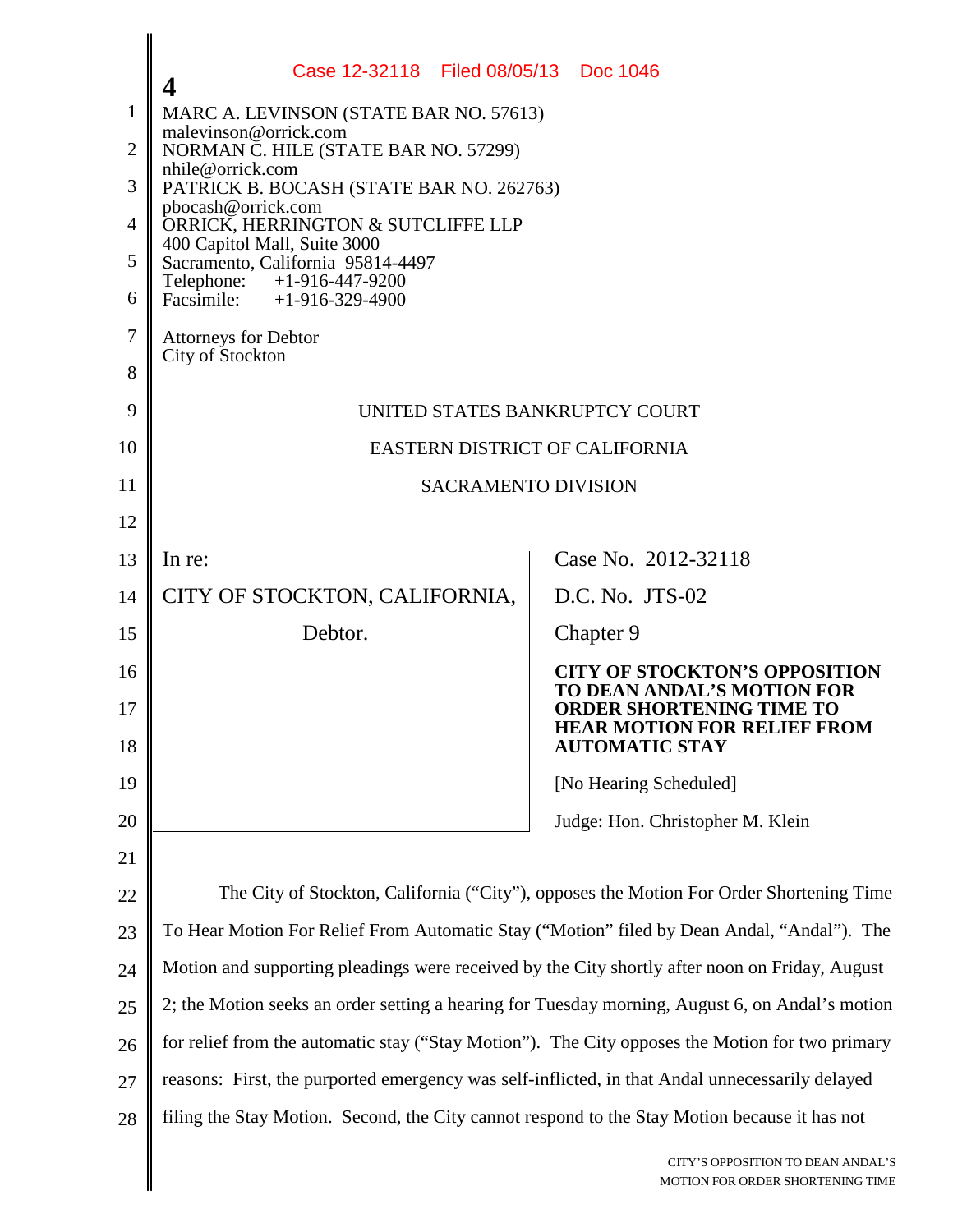## Case 12-32118 Filed 08/05/13 Doc 1046

3 4 been provided with the proposed writ petition (or other, similar pleading) that Andal would file in Superior Court were the stay vacated – despite the City having requested several times that it be provided with the pleading. Nor could the Court grant relief from the stay because it doesn't know what it would be permitting Andal to file.

5 6 7 8 9 10 11 12 13 14 15 16 17 18 The Self-Created Emergency. The alleged exigency described in the Motion is entirely of Andal's own creation. While he complains that he will have inadequate time to bring his writ if the Motion is not granted, the ballot language he intends to challenge was approved by the City Council on July 9, 2013. Declaration Of Bret Hunter In Support Of City Of Stockton's Opposition To Dean Andal's Motion For Order Shortening Time To Hear Motion For Relief From Automatic Stay ("Hunter Decl."),  $\P$  2-3. The ballot language has been continuously available to the public since that date, and has remained unchanged. Hunter Decl., ¶¶ 3-4. Andal therefore has had over three weeks to seek relief from the automatic stay, and has only himself to blame for not doing so in a timely manner. An emergency created by a party's own delay does not satisfy the "good cause" requirement of Local Rule 9014-1(f)(3) and is therefore not a proper basis for an order shortening time. Moreover, Andal admits (at page 2, lines 4-7 of the Motion) that he has until August 22, 2013 to bring his proposed writ of mandate (the end of the 10-day period opening on August 13, 2013), which means that an August 20 hearing would still allow him to timely bring said writ if relief from the automatic stay is granted.

19 20 21 22 23 24 25 26 27 What Will the Writ Seek? The ballot measure that Andal seeks to challenge is of critical importance to the City and to its creditors. Yet Andal has failed to provide the Court, the City and other interested parties with a copy of the pleading he seeks to file to initiate the writ proceeding in state court. It's not that the City hasn't asked for a copy of the pleading. The email memoranda attached collectively as Exhibit A to the Declaration Of Joseph T. Speaker In Support Of Motion For Order Shortening Time To Hear Motion For Relief From Automatic Stay ("Speaker Decl.") tell the story, as does the attached Declaration of Betty J. Ramirez In Support Of Stockton's Opposition To Dean Andal's Motion For Order Shortening Time To Hear Motion For Relief From Automatic Stay ("Ramirez Decl.").

28 / / /

1

2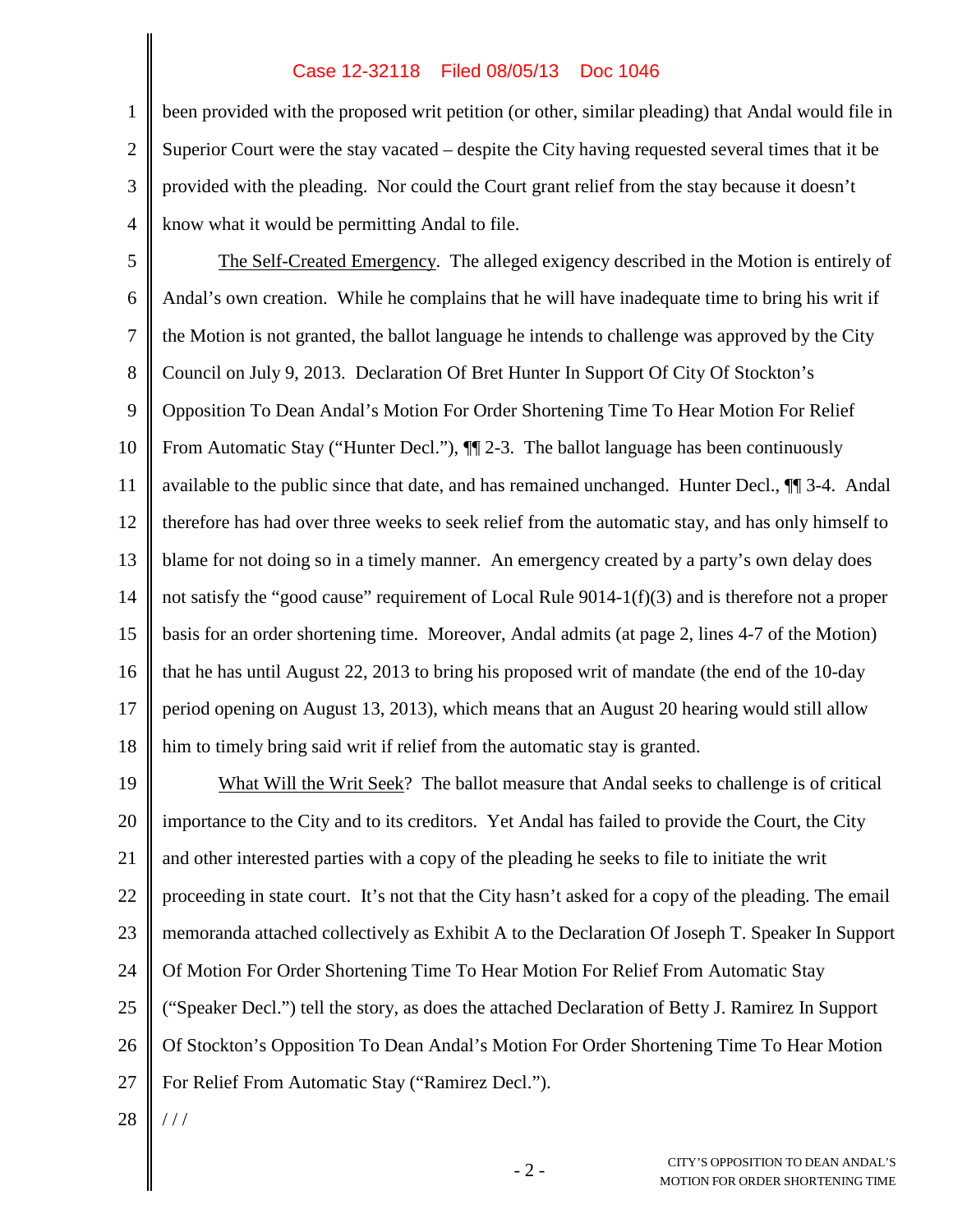|                | Case 12-32118 Filed 08/05/13 Doc 1046                                                                                                                                                                               |  |  |
|----------------|---------------------------------------------------------------------------------------------------------------------------------------------------------------------------------------------------------------------|--|--|
| 1              | On Tuesday, July 20, at 11:44 a.m., Speaker emailed Marc Levinson, counsel for the                                                                                                                                  |  |  |
| $\overline{2}$ | City, giving the City until close of business the following day to stipulate to relief from the                                                                                                                     |  |  |
| 3              | automatic stay. Levinson responded by email about three hours later, saying                                                                                                                                         |  |  |
| 4              | Thanks for the heads up. Please forward a copy of the                                                                                                                                                               |  |  |
| 5              | petition/application/complaint that your client(s) seeks to file in the<br>Superior Court.                                                                                                                          |  |  |
| 6              | About 24 hours later, Speaker left Levinson a voicemail message, asking Levinson to                                                                                                                                 |  |  |
| 7              | call him to discuss, and saying:                                                                                                                                                                                    |  |  |
| 8              | Part of the problem with providing the moving papers now is                                                                                                                                                         |  |  |
| 9              | there's slightly, or there could be a slight change to them depending<br>on the published ballot language, which will come out in about a                                                                           |  |  |
| 10             | week or so. But I could give you something that's $-$ you know $-$ is<br>gonna be almost 99 percent what's going to be filed. But I can't<br>say 100 percent in the event that something is slightly altered on the |  |  |
| 11             | published ballot"                                                                                                                                                                                                   |  |  |
| 12             | Ramirez Decl., Ex. A.                                                                                                                                                                                               |  |  |
| 13             | Speaker quickly followed up with a short email, and Levinson responded within an                                                                                                                                    |  |  |
| 14             | hour, saying:                                                                                                                                                                                                       |  |  |
| 15             | Sorry I missed your call. Thanks for the v/m and for the email. My                                                                                                                                                  |  |  |
| 16             | email of yesterday was sent because the City cannot decide whether<br>to stipulate to relief from the stay without knowing what the writ of                                                                         |  |  |
| 17             | mandate lawsuit looks like. I understand from your v/m that the<br>pleading is largely complete, but may be amended once final ballot                                                                               |  |  |
| 18             | language is presented. Even a near-complete draft would help the<br>City both understand the issues and get a sense of whether it can                                                                               |  |  |
| 19             | stipulate to relief from the stay. I acknowledge and understand that<br>the pleading may change pending new developments. My                                                                                        |  |  |
| 20             | suggestion is that you mark each page as 7/31/13 DRAFT, and in<br>your cover email expressly note that the draft may change in the                                                                                  |  |  |
| 21             | future. If the draft is indeed 99% complete, as noted in your v/m, it<br>ought to provide the City with what it needs in order to decide                                                                            |  |  |
| 22             | whether to agree with your stay request.                                                                                                                                                                            |  |  |
| 23             |                                                                                                                                                                                                                     |  |  |
| 24             | The next communication from Speaker was the following morning, namely the Friday                                                                                                                                    |  |  |
| 25             | morning email that provided notice that Andal would be seeking both relief from the stay and an                                                                                                                     |  |  |
| 26             | order shortening time for a hearing on Tuesday – thus providing the City with one and a half                                                                                                                        |  |  |
| 27             | business days' notice to respond. This was the first communication that mentioned shortening                                                                                                                        |  |  |
| 28             | time.                                                                                                                                                                                                               |  |  |
|                | CITY'S OPPOSITION TO DEAN ANDAL'S<br>$-3-$<br>MOTION FOR ORDER SHORTENING TIME                                                                                                                                      |  |  |